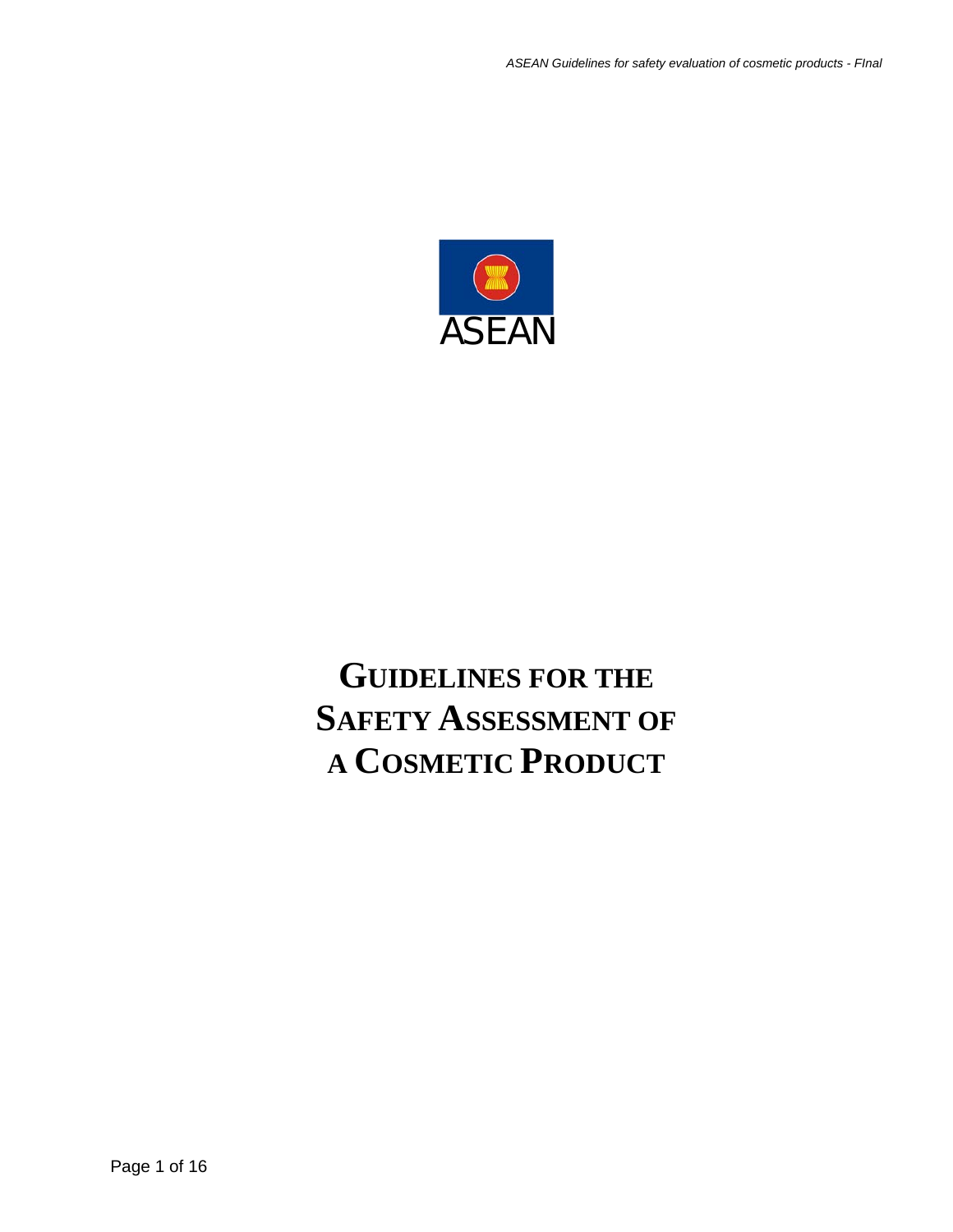## **Table of Content:**

| Objective                                         | 3  |
|---------------------------------------------------|----|
| 1. General Approach                               | 3  |
| 2. Ingredients                                    | 5  |
| 2.1. Ingredients to be avoided                    | 5  |
| 2.2. Sources of toxicological data                | 6  |
| 2.3. Conditions of use and exposure               | 6  |
| 3. Safety Evaluation of finished products         | 7  |
| <b>4. Safety Claims</b>                           | 10 |
| <b>5. Responsibilities of the Safety Assessor</b> | 11 |
| <b>6. Raw Material responsibilities</b>           | 13 |
| <b>6.1. Chemicals</b>                             | 13 |
| <b>6.2. Botanical Extracts</b>                    | 13 |
| <b>6.3. Animal Extracts</b>                       | 13 |
| <b>6.4. Fragrances</b>                            | 14 |
| <b>7. Manufacturer Responsibilities</b>           | 14 |
| 8. Distributor Responsibilities                   | 14 |
| 9. Regulator Responsibilities                     | 14 |
| 10. References                                    | 15 |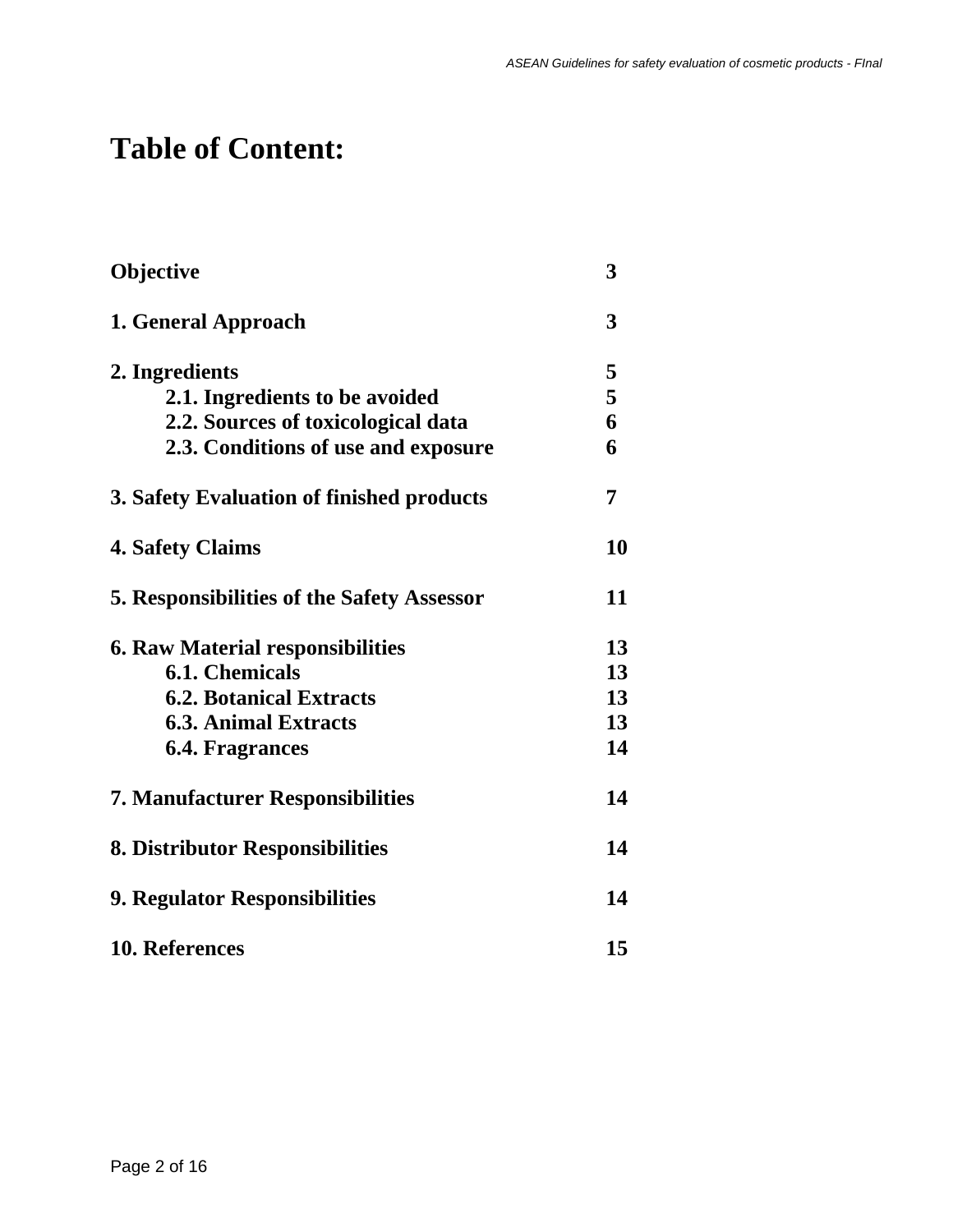### **OBJECTIVE:**

1. The purpose of this Guideline is to help the Cosmetic Industry in assessing the safety of the product as well as the Regulators in auditing the data contained in the Product Information File (PIF). This guideline serves to highlight some of the important considerations in the safety assessment of cosmetic product in line with Article 8 d of the ASEAN Cosmetics Directive  $1$  which requires an "*assessment of the safety for human health of the finished product, its ingredients, its chemical structure and its level of exposure*". This safety assessment is to be performed by a qualified professional defined as the "Safety Assessor".

### **1. GENERAL APPROACH**

2. The provisions of Article 3 of the ASEAN Cosmetic Directive stipulates that *A cosmetic product put on the market must not cause damage to the human health when applied under normal or reasonably foreseeable condition of use taking into account in particular of the product presentation, its labeling, instruction for its use and disposal warning statements as well as any other information provided by the manufacturer or his authorized agent or by any other person responsible for placing the product on the market.*

3. Hence cosmetic products have to be safe both for consumers and, if relevant, for involved professionals (e.g. hairdressers, beauticians, etc.).

4. As far as skin is concerned, the two main untoward reactions to be avoided are skin irritation and skin sensitisation  $2$ . Cosmetic products are often applied on areas exposed to environmental factors. Thus, care has also to be taken to avoid photo-induced reactions such as photoirritation and photosensitisation  $2$ .

5. Products applied on the scalp or the face may come in contact with the eye. Consequently, eye tolerance has to be addressed with optimal attention as a major component of the safety assessment for a cosmetic product.

6. Systemic toxicity that may result from percutaneous absorption or from accidental (children) or reasonably foreseeable (e.g. oral hygiene products, lipsticks) oral intake should also be considered.

7. Ensuring the safety of a cosmetic product requires a global approach throughout the life of the product from the choice of raw materials to the marketing follow-up. A number of issues have to be taken into account, including: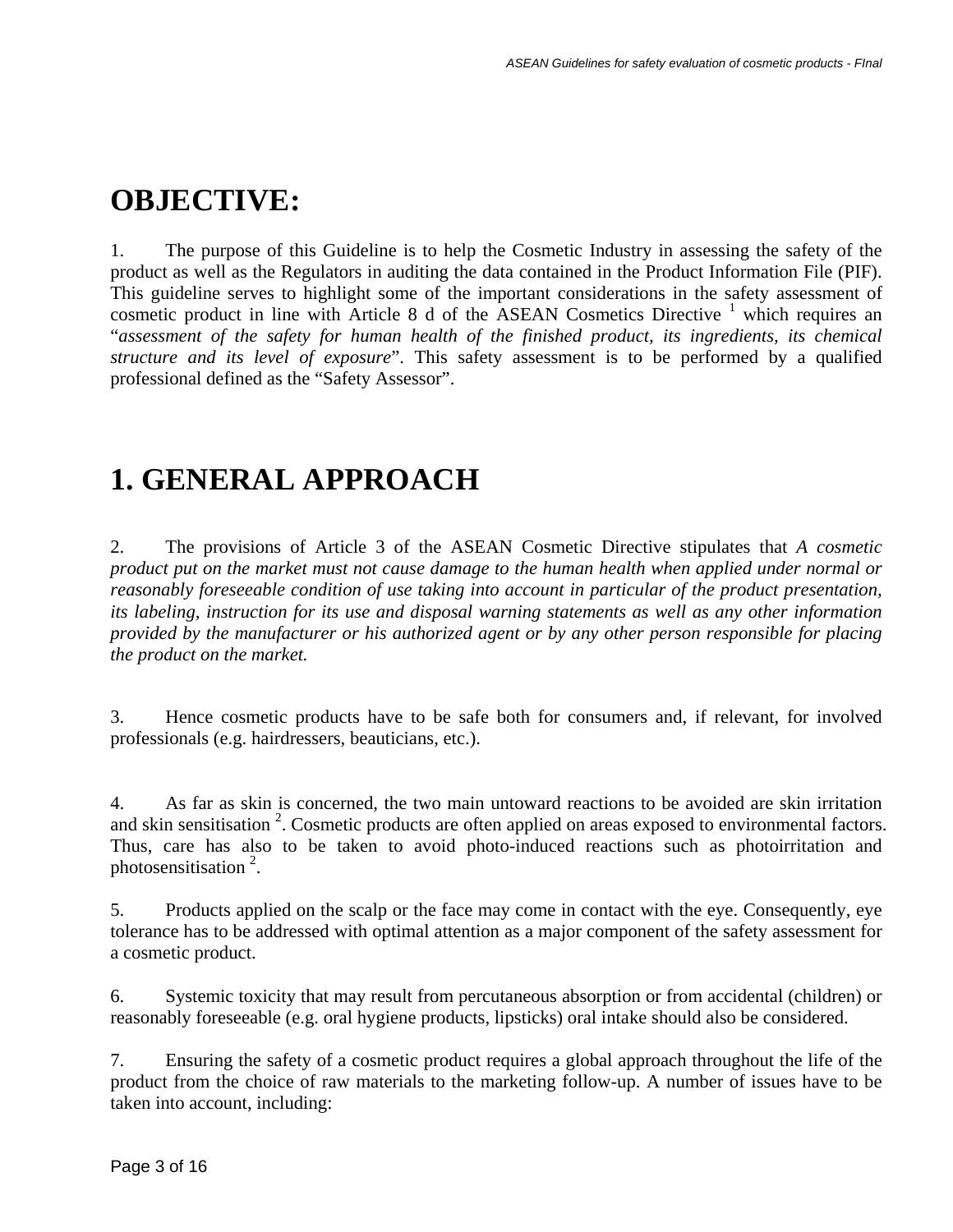- Applying Cosmetic Good Manufacturing Practice Guidelines (ASEAN Cosmetic Directive Technical Documents) or approved equivalent;
- Careful selection of cosmetic ingredients, making sure that they will be safe at a given concentration in a given finished product;
- Checking local tolerance of the finished product;
- Selection of adequate packaging to maintain the quality of the product and to avoid, as far as possible, risks of misuse or accident;
- Quality control, mainly microbiological and chemical;
- Stability studies e.g. to evaluate shelf life, preservative effectiveness (challenge test), compatibility of the product and the packaging, etc;
- Appropriate labelling presentation of the product, instructions for use and disposal, warnings (if relevant) and appropriate action to take in case of accident;
- Adequate procedures in case of side effects with the marketed product case-by-case treatment, appropriate medical, dermatological, ophthalmological etc., advice as necessary, follow-up of the product on the market and consumer comments, information storing etc. In case of Serious Adverse Event, the procedure must be identical to the ASEAN Cosmetic Committee approved Guidelines (Annex I)
- Ensuring corrective action/ follow-up, if any visible product change or adulteration is advised from the market place;

8. Although it is not possible to attain zero risk or to obtain absolute safety in any kind of human activity, including cosmetology, reasonable efforts have to be made to reduce the risk from cosmetic products to the minimum, according to the state of the art at the time.

9. There is no formalistic approach to the safety evaluation process. The actual process will vary from product to product according to the novelty of the product composition and to the relevance and adequacy of information available. However, as a general rule, the major basis for safety evaluation is provided by considering the toxicological profile of its ingredients<sup>3</sup>.

10. From a scientific point of view, in almost all cases finished product testing does not require the use of toxicological tests in animals. In general, all questions which are posed at this stage can be answered by utilising other information sources, including human data from skin compatibility tests ethically performed on the skin of human volunteers<sup>4</sup>.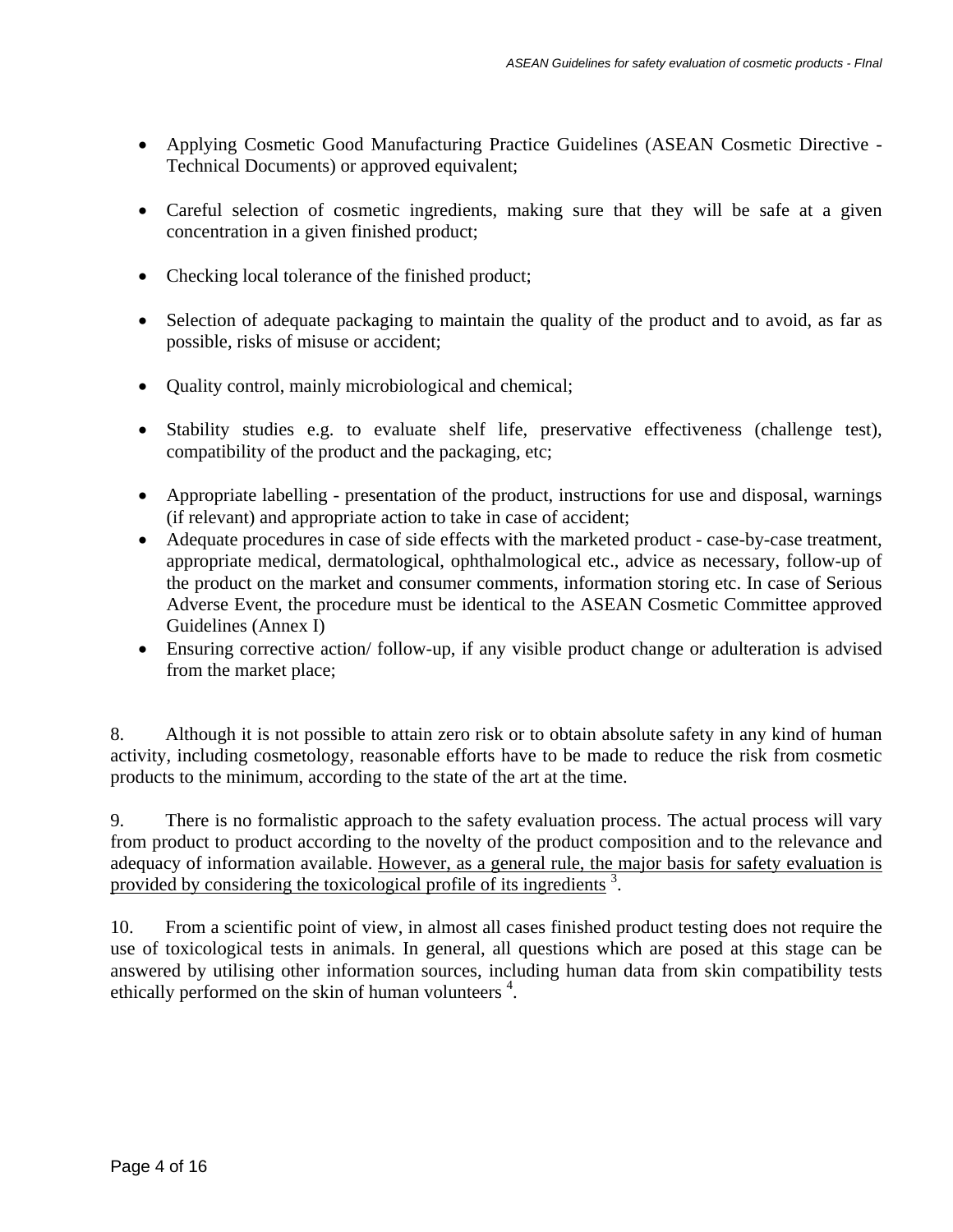# **2. INGREDIENTS**

11. Cosmetic ingredients are mostly chemicals and often mixtures of chemicals of synthetic origin or natural extracts. The careful selection of ingredients is the key issue for ensuring the safety of the finished product.

12. The structure of the chemical determines its chemical and biological reactivity e.g., Barratt, 1995<sup>5</sup>. This has to be considered from two points of view: cosmetic interest and safety. Other considerations are the degree of chemical purity, the possible interactions with other ingredients in the formulation and potentiation of skin penetration. In general, the presence of impurities is technically unavoidable. But these impurities have to be of no significant toxicological relevance in the finished product. Particular attention should be taken to the possibility of interaction between impurities (e.g. formation of nitrosamines) and the presence of pesticide residues, toxic metals and/or transmissible spongiform encephalopathies (TSE) in ingredients of botanical origin or extracted from animals.

13. Based on the state of knowledge, possible interactions between ingredients with potential safety relevance have to be considered. Influence on skin penetration may also be of importance, especially for sensitisation and systemic risks <sup>6</sup>. Skin penetration can be assessed using *in vitro* methods <sup>6</sup>. Determination of allergic potential may also require testing of ingredients formulated with suitable vehicles.

14. On the other hand, the safety-in-use of an ingredient largely depends on the exposure conditions (type of formulation, concentration, frequency and duration of contact, body area involved, effect of the sun, etc.) taking into account normal conditions of use and foreseeable misuse.

#### **2.1 INGREDIENTS TO BE AVOIDED**

15. For each raw material, it is necessary to check whether it is covered by current legislation and, if so, whether the proposed usage is within the prescribed parameters. The following ingredients must be excluded:

- Ingredients prohibited under the ASEAN Cosmetics Directive in Annex II<sup>1</sup>;
- Ingredients restricted under the Cosmetics Directive when used beyond the allowed conditions and restrictions laid down in Annex III<sup>1</sup>;
- Ingredients with toxicological data incompatible with the intended concentration and use;
- Ingredients which do not have sufficient toxicological data and/or safety in use experience;
- Ingredients which are not properly characterized either chemically or through the extraction process for natural extracts
- For colouring agents, preservatives and/or UV filters, ingredients must be substances listed in Annexes IV, VI or VII respectively, within the limits and under the restrictions laid down in these annexes

16. Data to be taken into consideration, besides those directly relating to toxicity, include positive identification of the ingredient, potential impurities of relevance, physico-chemical properties and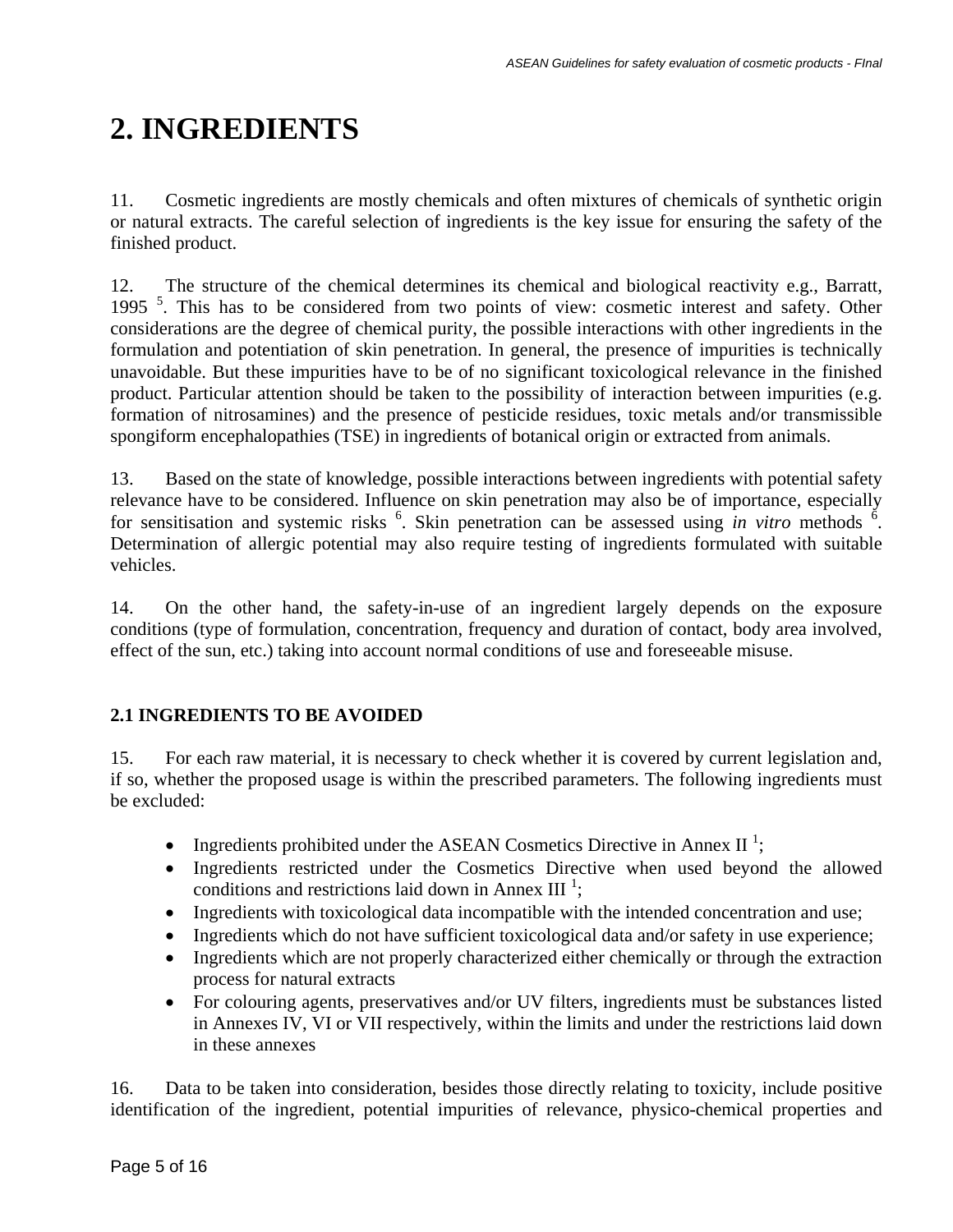analytical chemistry, potential interaction with other ingredients of the formulation and possible role in skin penetration.

17. The toxicological profile of a raw material is obtained by analysing available data, published or not, concerning the raw material. These data may include results of *in vitro*, *in vivo* and clinical testing, as well as results of epidemiological studies where available.

It is clear that new ingredients or ingredients used in a novel application require particular attention.

#### **2.2 SOURCES OF TOXICOLOGICAL DATA**

18. The main sources of toxicological data on ingredients are the suppliers. Raw material manufacturers have to comply with national legislation on chemicals / dangerous substances (occupational safety, transport, packaging and labelling). Most effort should be made to collect toxicological data and other relevant information from the suppliers. It may be necessary to encourage the supplier to conduct additional studies. Because these data can be needed for regulatory purposes other than the Cosmetics Directive, the use of alternative (non-animal) test methods is restricted to those which are generally accepted (e.g. OECD guidelines).

- 19. Other sources of toxicological data may be obtained from:
	- Scientific literature, databases (e.g. Toxline, Medline), reports issued by the US Cosmetic Ingredient Review (CIR) program, the EU Scientific Committee on Consumer Products (SCCP) or the ASEAN Cosmetic Scientific Body (ACSB), the Research Institute for Fragrance Materials (RIFM) monographs, reports by ECETOC, NTP, BIBRA, etc.;
	- Safety Data Sheets;
	- In-house experience with the particular ingredient and cosmetic products containing it;
	- Expert judgment based on similarities with chemically related substances.

20. Ingredients listed in Annexes III to VII of the ASEAN Cosmetics Directive do not need supporting evidence provided that they are used as specified in the Annexes. In the case of substances in Annex VI in which concentrations higher than those specified may be used for other functions, supporting information is likely to be necessary.

21. The composition of fragrances and flavours is generally not available to the cosmetic manufacturer and use should be made of the safety evaluation as well as conformity to the latest International Fragrance Association (IFRA) Guidelines which have to be provided by the supplier<sup>7</sup>.

#### **2.3 CONDITIONS OF USE AND EXPOSURE**

22. Evaluation of the safety of ingredients is certainly not adequate as a stand-alone procedure but has to include considerations of exposure (magnitude, route, duration, frequency, etc.)<sup>3</sup>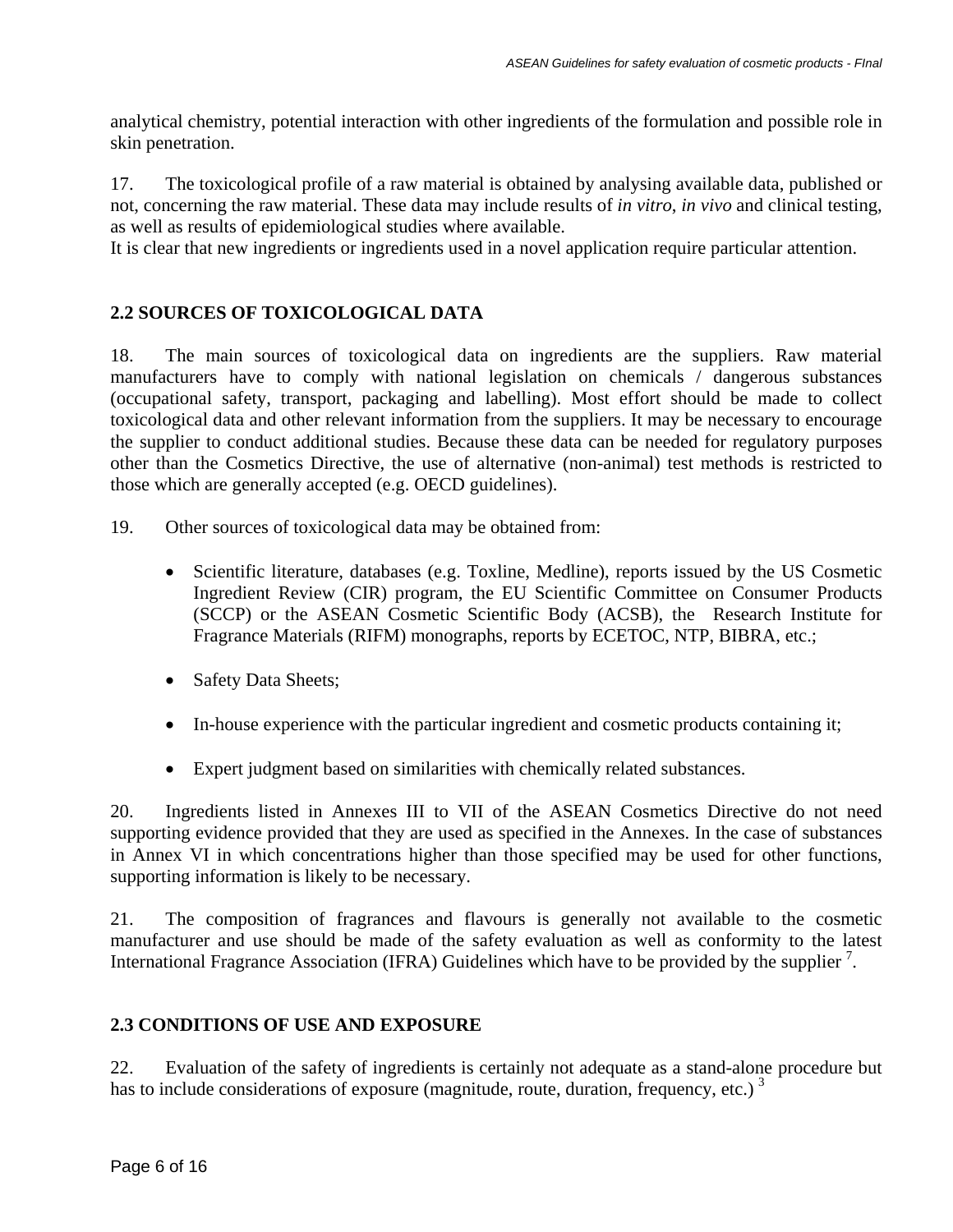- 23. The following parameters have to be considered<sup>8</sup>:
	- Class of cosmetic product(s) in which the ingredient is used;
	- Method of application (e.g. rubbed-in, sprayed, applied and washed off, etc.);
	- Concentration of ingredient in product;
	- Quantity of product used for each application;
	- Frequency of application;
	- Total area of skin contact;
	- Site of contact (e.g. mucous membrane, sunburnt skin);
	- Duration of contact (e.g. rinse-off products, leave-on products);
	- Reasonably foreseeable misuse which may increase exposure;
	- Type of consumers (e.g. children, people with sensitive skin);
	- Projected number of consumers;
	- Application to skin areas exposed to sunlight;
	- Quantity likely to enter the body.

This last point, which relates to systemic availability, is a critical issue in safety evaluation - the information is mainly provided by percutaneous absorption data.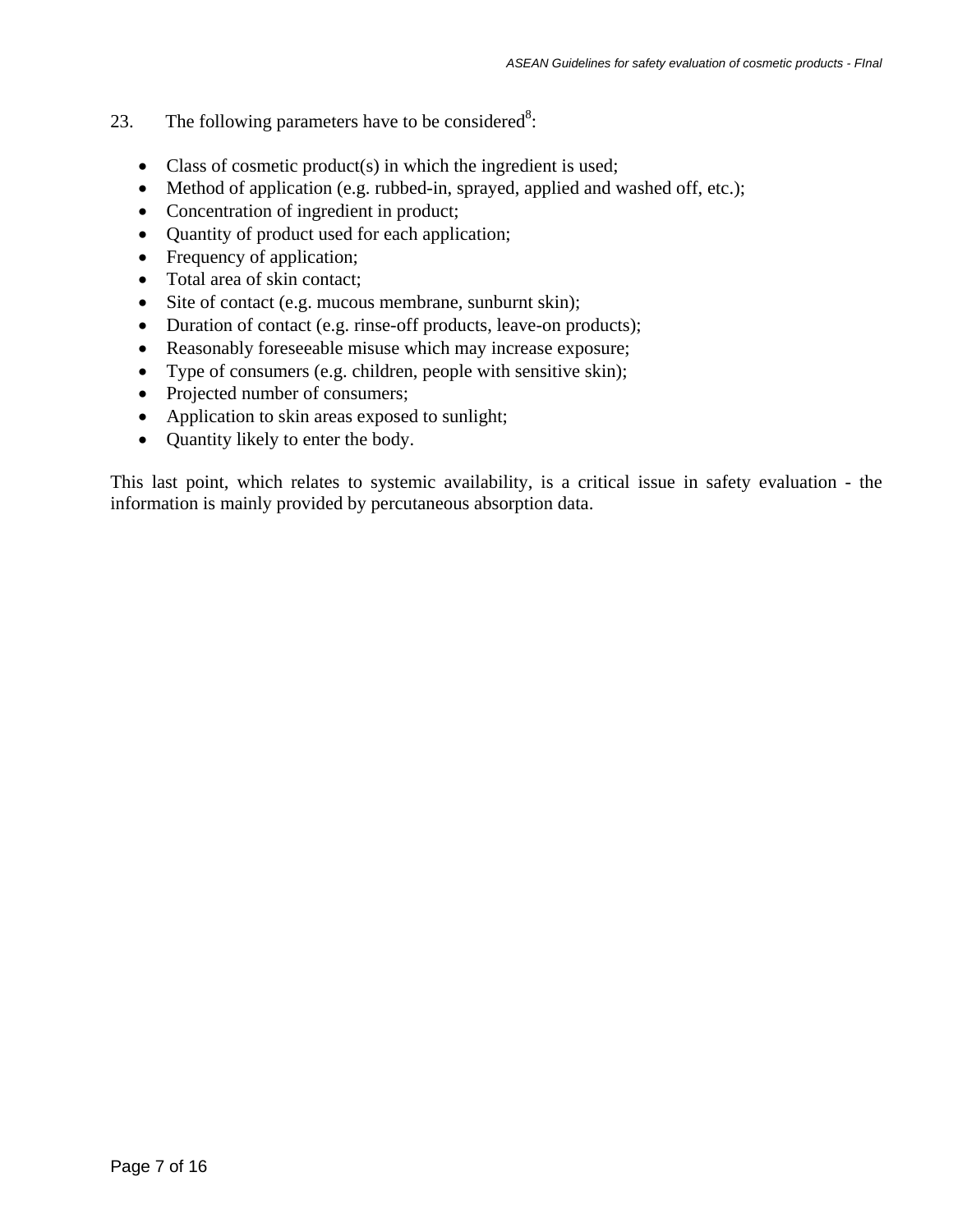### **3. SAFETY EVALUATION OF FINISHED PRODUCTS**

24. The assessment of the safety of any cosmetic product clearly relates to the manner of use. This factor is most important since it determines the amount of substance which may be absorbed through the skin or mucous membranes, or ingested or inhaled.

25. As mentioned above, the main sources of information are the toxicological characteristics of ingredients and the available human experience (including market experience, beauticians, factory workers, etc.) with similarly composed products. Each ingredient has to be considered carefully. Particular attention should be paid to new and novel ingredients. Open questions of safety assessment are defined by expert judgement in each individual case after careful review of all available information.

26. In general, the potential of a cosmetic product for sensitisation, genotoxicity and all other types of systemic (toxic) effects will be evaluated on the basis of the properties of the ingredients. Adequate consideration of human exposure is, however, of paramount importance for the interpretation of available data. This involves an examination of the potential role of the vehicle. This holds particularly true for percutaneous absorption or quantitative data concerning any other route of entry into the systemic circulation. The question of possible interaction between different ingredients will usually be evaluated on the basis of experience (similarities, published data on related compounds/mixtures, theoretical considerations, etc.) and may be controlled using *in vitro* testing and/or skin compatibility tests.

27. For assessing the safety-in-use of a finished product, especially the local tolerance, it can be very useful to compare it with other formulae successfully marketed by the company.

28. If the new product is a simple variant of an existing product, or if the formulation only consists of raw materials or ingredients previously used in similar products at common use levels, then it is likely that no additional safety data will be needed.

29. If raw materials are used in new ways, then additional safety data may be required by the safety assessor.

30. If novel raw materials or raw materials new to the company are to be used, then more detailed information will be necessary.

31. Local tolerance largely depends on the whole formulation. Consequently, even with known and safe in- use ingredients, it may be necessary to check the skin compatibility of a new formulation by appropriate testing.

32. When exhaustive analysis of toxicological data on ingredients appears insufficient to define with certainty the local tolerance of the finished product, additional experiments can be performed *in vitro* and/or in human volunteers.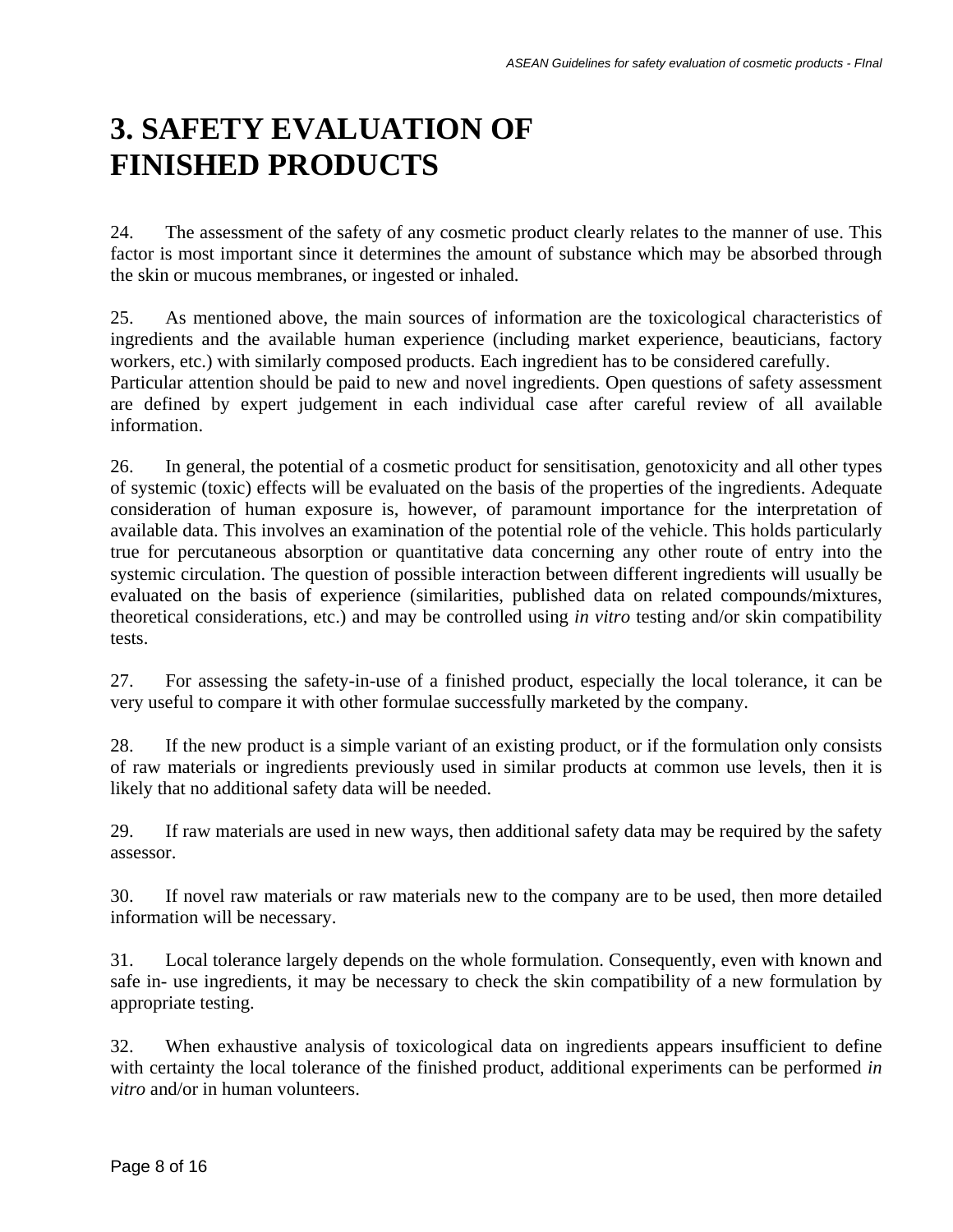33. *In vitro* testing may be carried out to complement available information with the necessary use of appropriate benchmarks. For ocular safety, methods such as those listed below are available:

- BCOP Bovine Cornea Opacity and Permeability Test;
- FLT or TEP Fluorescein Leakage Test or Trans Epithelial Permeability
- HET-CAM Hen's Egg Test Chorioallantoic Membrane;
- RBC Red Blood Cell Test;
- TEA Tissue Equivalent Assay.

34. Skin compatibility or tolerance may be checked using reconstructed skin models and/or ethically conducted trials on human volunteers.

35. Clinical trials in man should be based on the principles of Good Clinical Practice (GCP) such as that of the EU. The following type of tests may be performed:

- Open epicutaneous application (single or repeated);
- Closed epicutaneous application (single or repeated);
- Controlled application tests;
- Further testing may involve in-use tests and /or market tests.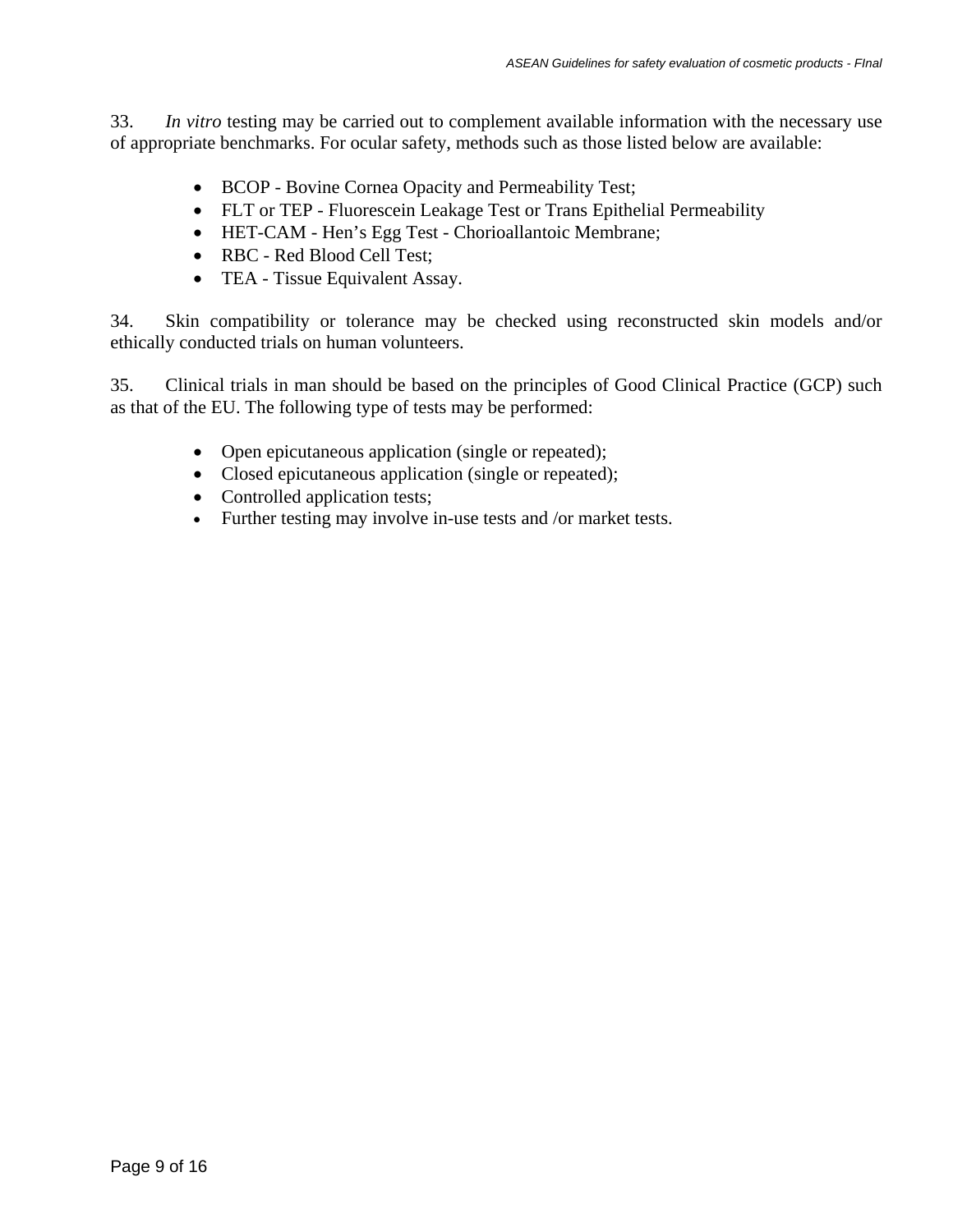# **4. SAFETY CLAIMS**

36. If a safety claim is to be made, e.g., "dermatologically tested", it has to be supported by adequate evidence. In most cases, appropriate human testing on the finished product will be necessary rather than animal testing. The testing must meet all necessary ethical requirements for a clinical trial <sup>9;</sup> <sup>10</sup>. One important prerogative in this respect is the safety assessment by a suitably qualified and experienced person before the trial starts $4$ .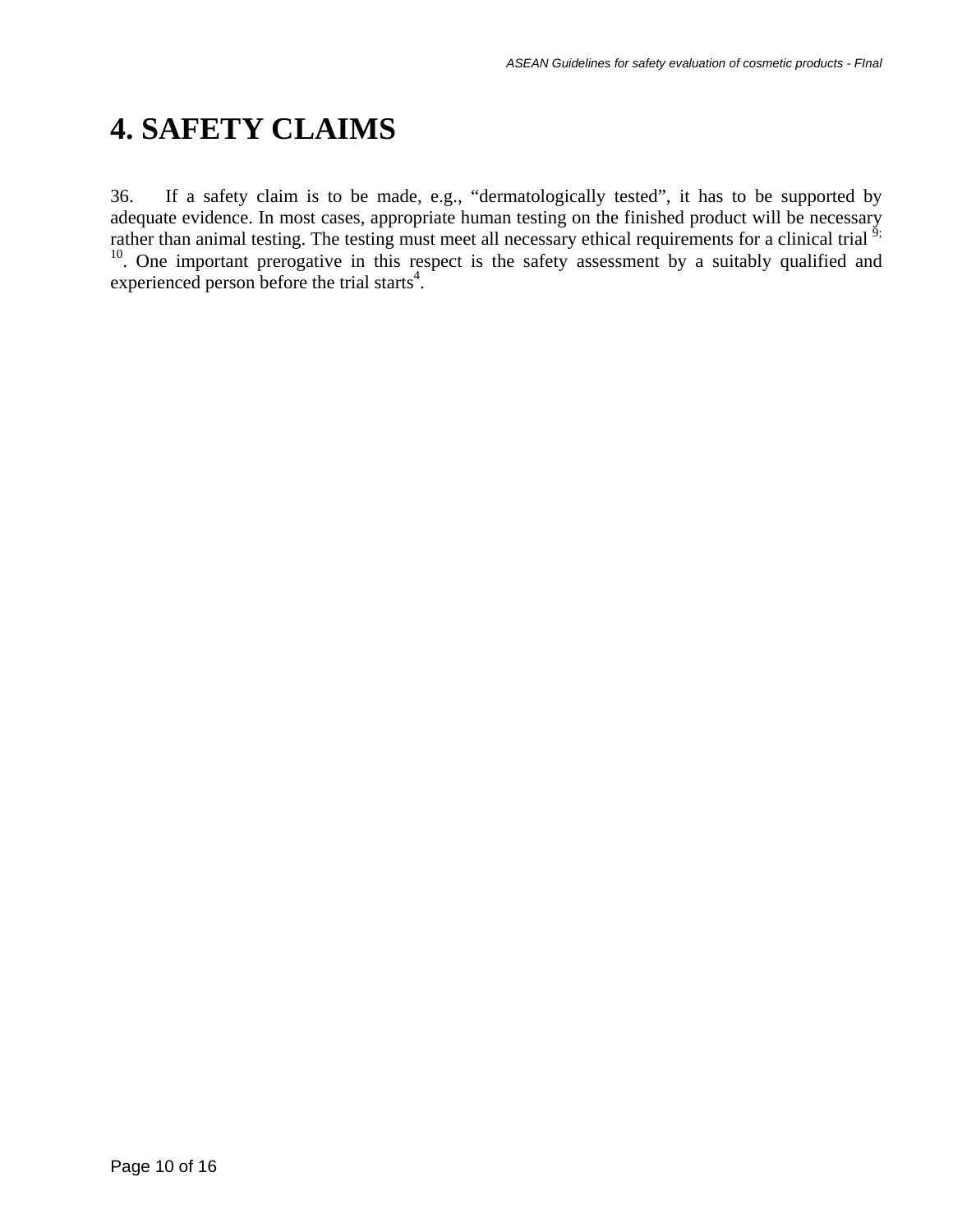## **5. RESPONSIBILITIES OF THE SAFETY ASSESSOR**

37. The person in charge of assessing the safety of the product is called the safety assessor. The safety assessor is responsible for determining:

- Whether or not the ingredients present in the formula meet the requirements of the legislation in respect of the concentration for authorised substances, absence of substances prohibited by the law and, more generally, in respect of all legal requirements;
- Whether or not particular endpoint(s) have to be considered for a given ingredient;
- Whether the data available are relevant and sufficient;
- Whether or not interactions of toxicological relevance and/or modifications to penetration are likely to occur;
- Whether or not complementary data are needed either on ingredients or on the finished product.

38. A modern approach to safety assessment is based on a thorough analysis of available data and conditions of exposure. Ideally, the development of the formulation should take into account these elements from the start by a close collaboration between safety assessor and formulator.

39. A proper choice of ingredient at an adequate concentration level is sufficient to avoid the major risks (e.g. genotoxicity, carcinogenicity, systemic toxicity) and also to avoid, to a large degree, sensitisation. Testing on finished products is unnecessary in most cases to assess these risks, provided potential interactions between ingredients and role of vehicle are considered.

In most cases, the knowledge of all information available is sufficient to assess the safety of finished products. In the case of totally new ingredients, new combinations of ingredients or new formulation processes without safety-in-use experience, additional testing may be needed.

However, in all cases, all information on ingredients and formulations should be made accessible by the suppliers and formulator to the safety assessor to ensure an adequate safety assessment.

40. The Safety Assessor should possess qualification in relevant fields *for example* a diploma in the field of pharmacy, toxicology, dermatology, medicine or a similar discipline and be suitably trained in the safety assessment of cosmetics.

41. The role and responsibility of the safety assessor have to be emphasised. It is in the interest of the company to select a person knowledgeable in the field of safety evaluation applied to cosmetics and who is responsible and ethical.

42. The Safety Assessor does not need to be an employee of the company and can belong to an external organization or institution, as long as he has the required qualification.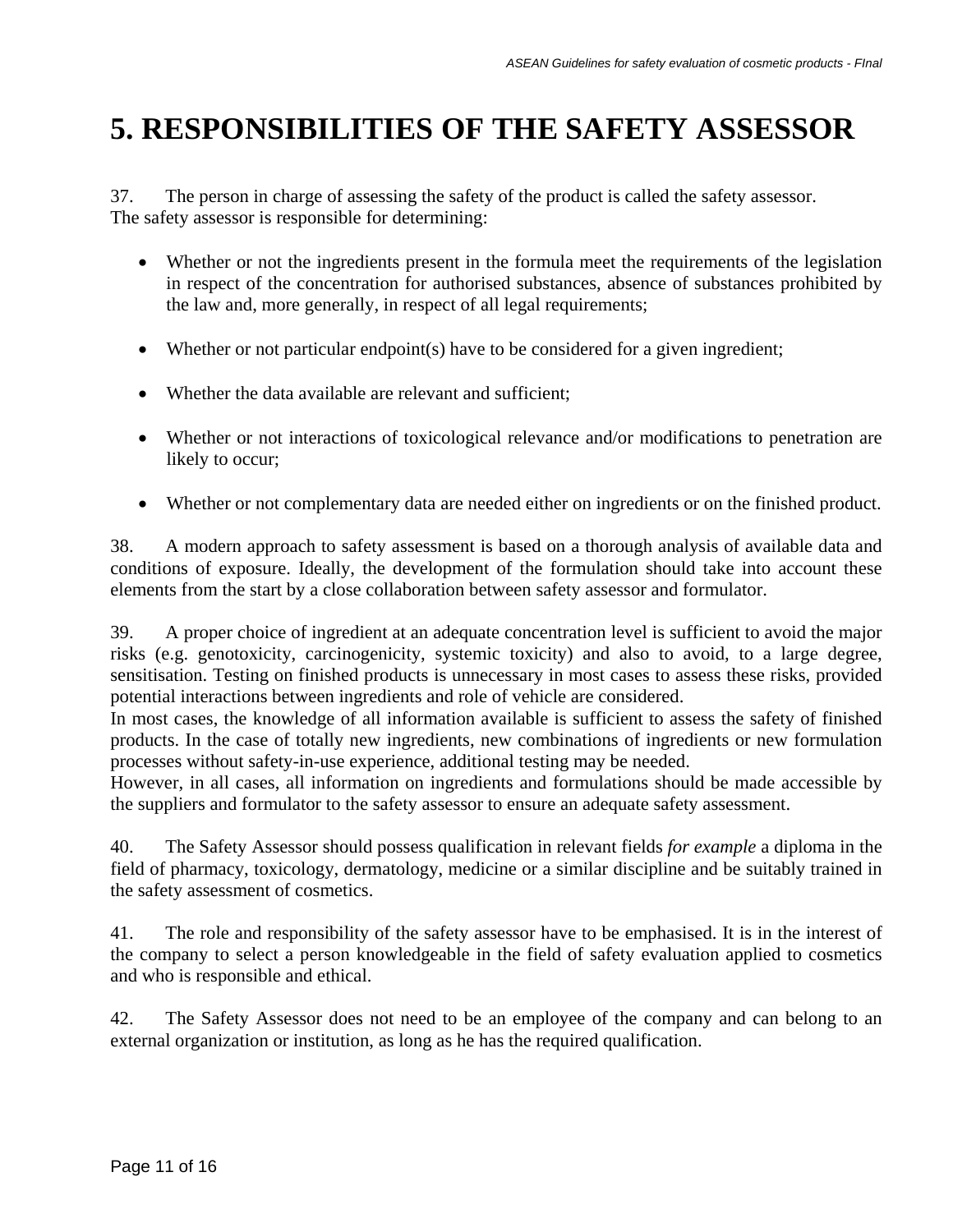- 43. The safety assessor must:
	- Have recognised competence and ethics in the field;
	- Have access both to the toxicological and to the analytical information pertinent from a safety view point. Some questions are likely to be raised by the safety assessor concerning, e.g. purity of raw materials, impurity profile - if available, and control procedures applied, detailed information on a test mentioned or referred to by the supplier, quantitative analysis of an impurity with a potential toxicological relevance, etc;
	- Not be involved with the commercial aspects related to the product;

44. Safety assessment may require human testing to check skin compatibility of both cosmetic ingredients and finished products. Any such trials have to be carried out following the appropriate ethical requirements <sup>9; 10</sup>.

- 45. The judgment of the safety assessor relies on:
	- The knowledge and experience of toxicological properties and safety-in-use of the known ingredients;
	- The history of safety-in-use of products containing the same or similar ingredients;
	- The expert judgment of the set of data available on an unknown, new or novel ingredient;
	- If necessary, the results of additional data obtained either on one or more ingredients or on the finished product.
- 46. The safety assessor may conclude:
	- The product is safe as such without special warnings or precautions;
	- The product is safe provided a given type of packaging is used or provided a warning is added or the mode of use and usage instructions are defined more precisely or provided a complementary test with favourable results is performed;
	- The product is not safe for the proposed use;
	- That available data are not sufficient to determine whether or not the product will be safe and that further studies need to be carried out to obtain the required information;
	- Specific safety claim(s) may or may not be used.

47. A product cannot be marketed if the conclusion of the safety assessor is that the product may not be marketed safely under the normal or reasonably foreseeable conditions of use. Recommendations by the safety assessor which are relevant for the safety-in-use of the product have to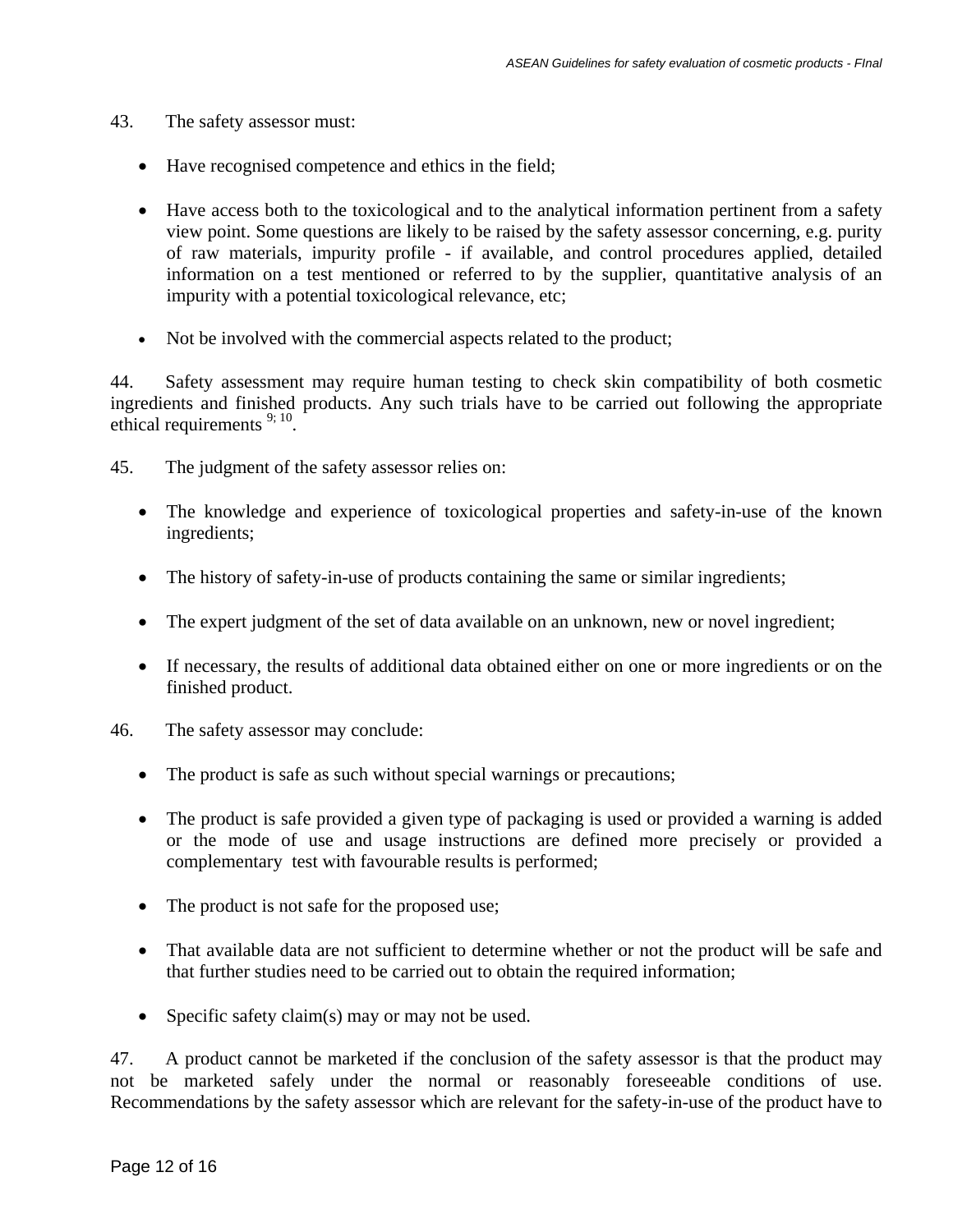be followed. They are part of the safety statement the assessor signs which should be presented, together with the qualifications of the safety assessor, to the relevant regulatory authorities (inspectors) when required.

48. Selecting the safety assessor thus appears to be a key issue for the manufacturer of cosmetic products. It is not only a legal issue: it may also have importance for other aspects such as, for example, the image of the company as well as product liability implications.

## **6. Raw Material Supplier Responsibilities**

#### **1. Chemicals**

- 49. Provide its customers with adequate information as to the safety of the ingredients supplied:
	- Physical/chemical/microbiological specifications-purity
	- Absence of Annex II ingredients beyond unavoidable traces (e.g. heavy metals)
	- Toxicity studies:
		- o Acute toxicity
		- o Dermal absorption
		- o Skin (and eye) irritation
		- o Mucous membrane irritation (if necessary)
		- o Skin sensitisation
		- o Sub-chronic toxicity
		- o Mutagenicity
		- o Photo toxicity and photo mutagenicity (if necessary)
		- o Human data (if available)

#### **2. Botanicals Extracts:**

- 50. Provide its customers with adequate information as to the safety of the ingredients supplied:
	- Proper identification of the plant/part used
	- Physical/chemical/microbiological specifications-purity
	- Pesticide level
	- Absence of Annex II ingredients beyond unavoidable traces (e.g. heavy metals)
	- Toxicity studies:
		- o Skin irritation sensitisation
		- o Photo toxicity photo sensitisation (if necessary)
		- o Mutagenicity

#### **3. Animal Extracts:**

- 51. Provide its customers with adequate information as to the safety of the ingredients supplied:
	- Proper identification of the animal/part used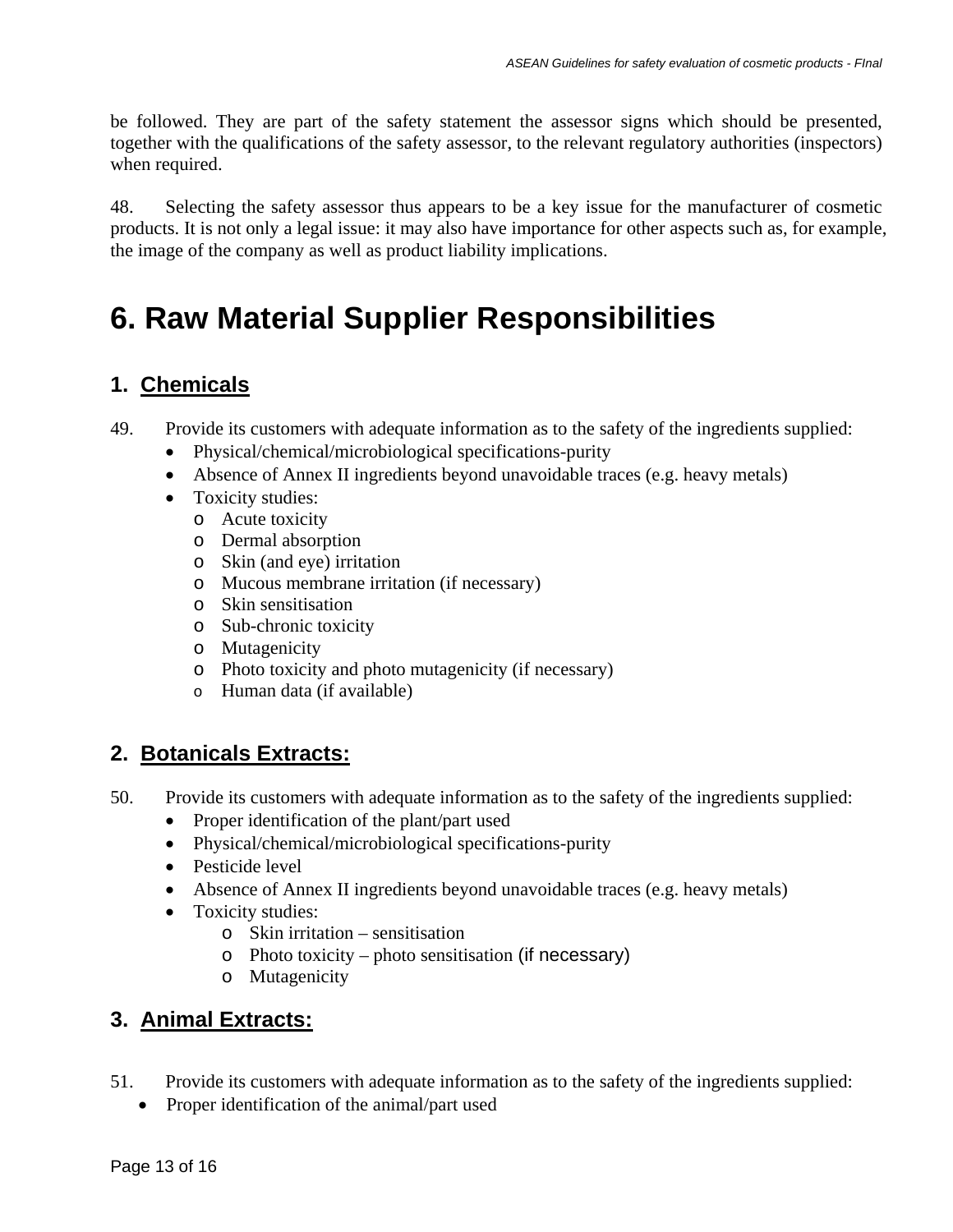- Physical/chemical/microbiological specifications-purity
- Absence of Transmissible Spongiform Encephalopathy
- Absence of Annex II ingredients beyond unavoidable traces (e.g. hormones, antibiotics, etc)
- Toxicity studies:
	- 1. Skin irritation sensitisation
	- 2. Photo toxicity photo sensitisation (if necessary)
	- 3. Mutagenicity

#### **4. Fragrances and flavours:**

- 52. Provide its customers with adequate information as to the safety of the fragrances supplied:
	- Certificate of compliance with latest IFRA Guidelines
	- Maximum safe concentration depending of the product type

#### **7. Manufacturer Responsibilities**

- 53. Including:
	- Careful selection of cosmetic ingredients, making sure they will be safe at a given concentration in a given finished product
	- Checking local tolerance of the finished product
	- Selection of adequate packaging to maintain the quality of the product and to avoid, as far as possible, risks of misuse or accident
	- Applying ASEAN Cosmetic Good Manufacturing Practices
	- Quality control, mainly microbiological and chemical
	- Appropriate labelling: presentation of the product, instruction for use and disposal, warnings (if relevant) and appropriate actions to take in case of accident
	- Adequate procedures in case of side effects with the marketed product
	- Ensures corrective action, follow-up if visible product change or adulteration is advised from the market place
	- Proper selection of the Safety Assessor

### **8. Distributor Responsibilities**

- 54. Including:
	- Make sure the manufacturer has the adequate systems to ensure product safety (including GMP)
	- Collect information on post marketing experience and transfer such information to the manufacturer on a timely basis, determine trends and keep adequate records
	- Report any Serious Adverse Event to the Authorities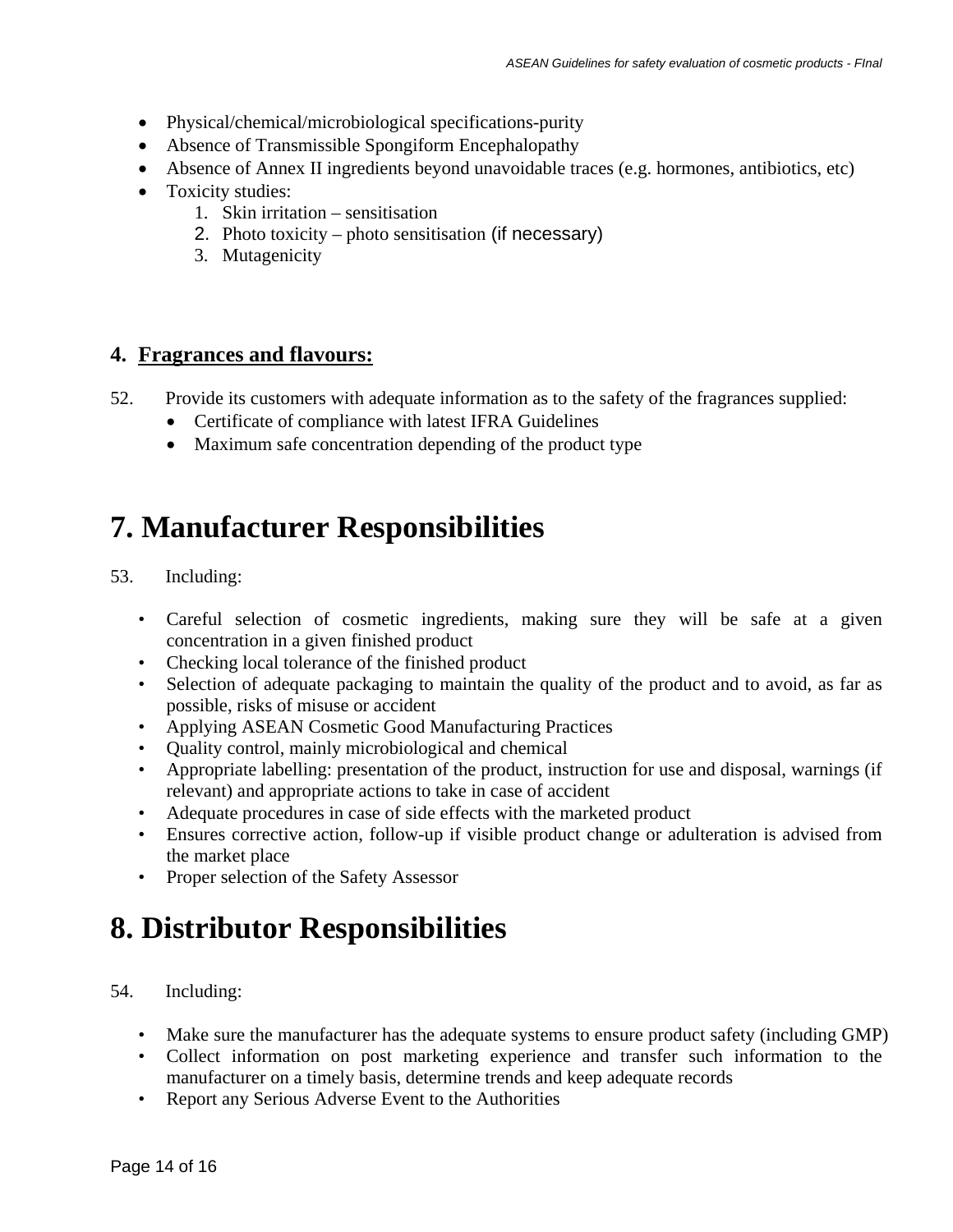### **9. Regulator Responsibilities**

#### 55. Including:

- Ensure public health and safety
- Audits samples from the market
- Audit PIF
- Inspection of company premises
- In case of Serious Adverse Event collaborate with the Industry to take proper actions
- In case of product testing showing potential risk for human health or adulterated product, take appropriate measures to remove the product from the market, communicate with the public and take appropriate action on the responsible company/person